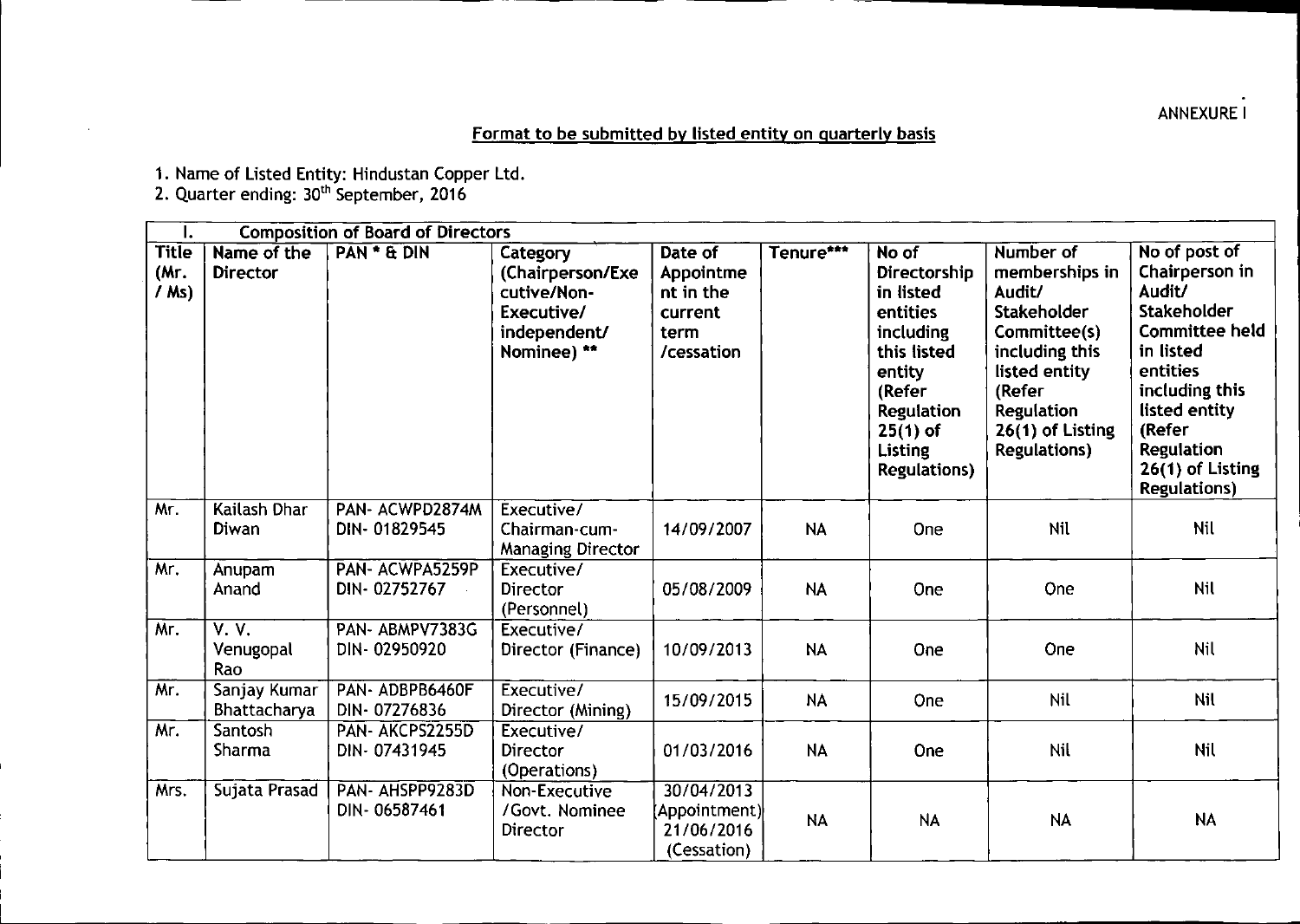| Mr.  | Nikunja<br>Bihari Dhal                  | PAN-ABRPD7060M<br>DIN-01710101                                                                                         | Non-Executive/<br>Govt. Nominee<br>Director      | 14/09/2015 | <b>NA</b>  | <b>Two</b> | <b>Nil</b> | <b>Nil</b> |
|------|-----------------------------------------|------------------------------------------------------------------------------------------------------------------------|--------------------------------------------------|------------|------------|------------|------------|------------|
| Mr.  | Dr. Upendra<br>Dutta<br>Choubey         | <b>PAN- ADEPC2097E</b><br>DIN-00153988                                                                                 | Non-Executive/<br>Independent<br>Director        | 22/10/2013 | 21/10/2016 | One        | <b>Nil</b> | One        |
| Mr.  | <b>Ashok Kumar</b><br>Singh             | PAN- AFWPS8308G<br>DIN-00907683                                                                                        | Non-Executive/<br>Independent<br><b>Director</b> | 22/10/2013 | 21/10/2016 | One        | <b>One</b> | <b>Nil</b> |
| Mrs. | Simantini<br>Jena                       | PAN-ACRPJ6937E<br>DIN-07346980                                                                                         | Non-Executive/<br>Independent<br><b>Director</b> | 17/11/2015 | 16/11/2018 | <b>One</b> | <b>Nil</b> | Nil        |
| Mr.  | Hemant<br>Mehtani                       | PAN- ACVPM3453C<br>DIN-02875561                                                                                        | Non-Executive/<br>Independent<br><b>Director</b> | 17/11/2015 | 16/11/2018 | <b>One</b> | Two        | <b>Nil</b> |
| Mr.  | Dileep Raj<br><b>Singh</b><br>Chaudhary | PAN-AAVPC7061J<br>DIN-00269508                                                                                         | Non-Executive/<br>Independent<br><b>Director</b> | 01/12/2015 | 30/11/2018 | One        | Three      | Nil        |
| Mr.  | Niranjan Pant                           | PAN-AAXPP0529N<br>DIN-00229550<br>* DAN number of any director would not be displayed as the website of Chaok Evehange | Non-Executive/<br>Independent<br>Director        | 01/12/2015 | 30/11/2018 | One        | <b>Nil</b> | <b>One</b> |

• PAN number of any director would not be displayed on the website of Stock Exchange

\*\* Category of directors means executive/non-executive/independent/Nominee. if a director fits into more than one category write all categories separating them with hyphen

\*\*\* to be filled only for Independent Director. Tenure would mean total period from which Independent director is serving on Board of director of the listed entity in continuity without any cooling off period.

| Н.                 | <b>Composition of Committees</b>            |                                                                          |  |  |  |
|--------------------|---------------------------------------------|--------------------------------------------------------------------------|--|--|--|
| Name of Committee  | Name of Committee members                   | Category (Chairperson/Executive/Non-<br>Executive/independent/Nominee) * |  |  |  |
| 1. Audit Committee | Dr. Upendra Dutta Choubey - Chairman        | Non-Executive/Independent Director                                       |  |  |  |
|                    | Shri Ashok Kumar Singh - Member             | Non-Executive/Independent Director                                       |  |  |  |
|                    | Shri Dileep Raj Singh Chaudhary<br>- Member | Non-Executive/ Independent Director                                      |  |  |  |
|                    | Shri Hemant Mehtani - Member                | Non-Executive/Independent Director                                       |  |  |  |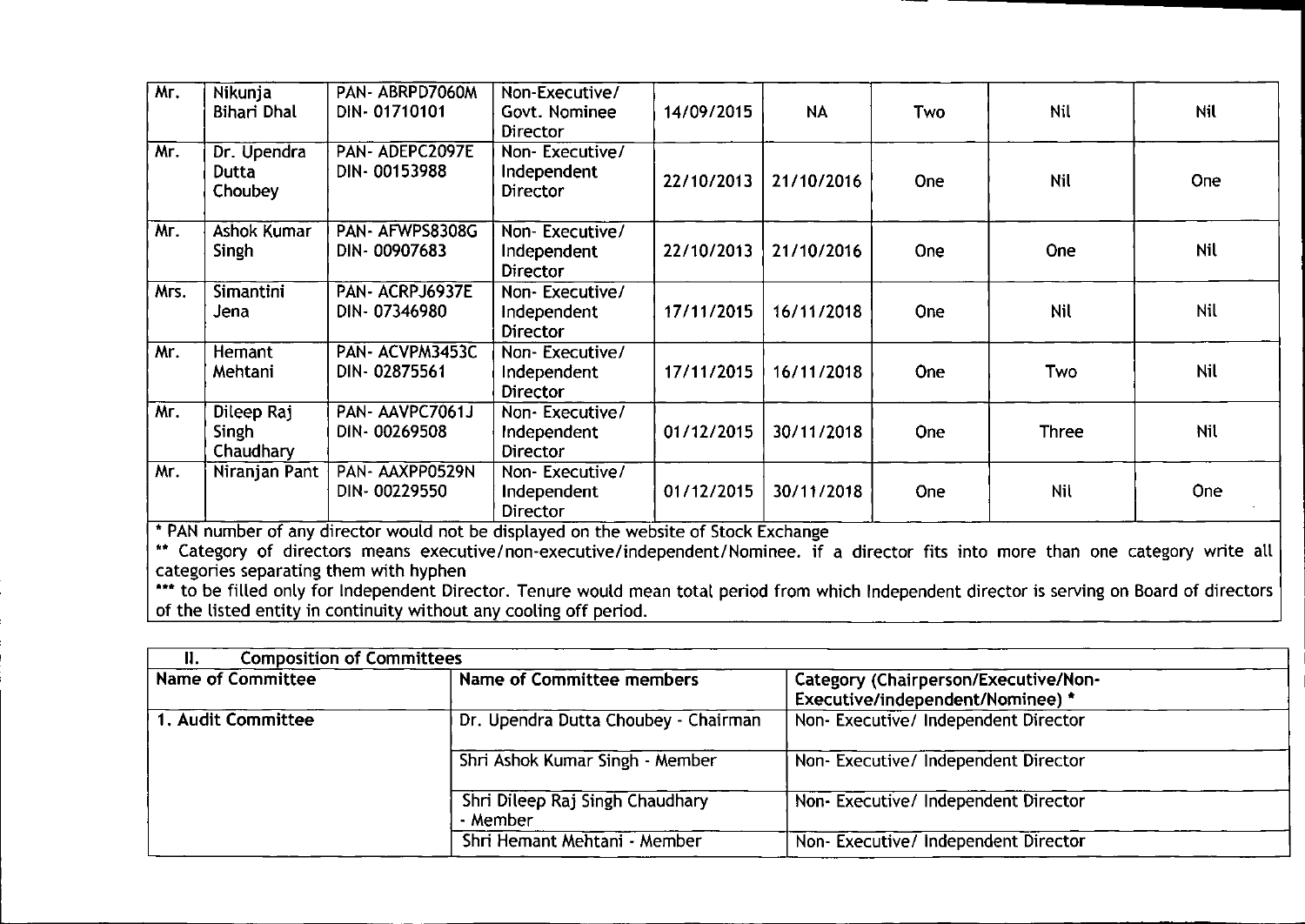| Nomination<br><b>Committee</b>                           | <b>E</b> Remuneration   Shri Ashok Kumar Singh- Chairman | Non- Executive/ Independent Director                                                                                                           |
|----------------------------------------------------------|----------------------------------------------------------|------------------------------------------------------------------------------------------------------------------------------------------------|
|                                                          | Shri Hemant Mehtani - Member                             | Non-Executive/Independent Director                                                                                                             |
|                                                          | Smt. Simantini Jena - Member                             | Non-Executive/Independent Director                                                                                                             |
| 3. Risk Management Committee(if   NA<br>applicable)      |                                                          | <b>NA</b>                                                                                                                                      |
| <b>Stakeholders</b><br>Relationship  <br>4.<br>Committee | Shri Niranjan Pant - Chairman                            | Non- Executive/ Independent Director                                                                                                           |
|                                                          | Shri Hemant Mehtani - Member                             | Non-Executive/ Independent Director                                                                                                            |
|                                                          | Shri Anupam Anand- Member                                | Executive/Director (Personnel)                                                                                                                 |
|                                                          | Shri V. V. Venugopal Roa- Member                         | Executive/ Director (Finance)                                                                                                                  |
| separating them with hyphen                              |                                                          | * Category of directors means executive/non-executive/independent/Nominee. if a director fits into more than one category write all categories |

| Meeting of Board of Directors<br>III.                  |                                                        |                                                                  |
|--------------------------------------------------------|--------------------------------------------------------|------------------------------------------------------------------|
| Date(s) of Meeting (if any) in the<br>previous quarter | Date(s) of Meeting (if any) in the<br>relevant quarter | I Maximum gap between any two consecutive (in<br>number of days) |
| 30.5.2016                                              | $^{\circ}$ 22.8.2016 and<br>26.9.2016                  | 83 days                                                          |

| <b>Meeting of Committees</b><br>IV.                                                                                                   |                                                |                                                                   |                                                                                      |  |  |
|---------------------------------------------------------------------------------------------------------------------------------------|------------------------------------------------|-------------------------------------------------------------------|--------------------------------------------------------------------------------------|--|--|
| Date(s) of meeting of the<br>committee in the relevant<br><sub>l</sub> quarter                                                        | Whether requirement of<br>Quorum met (details) | Date(s) of meeting of the<br>committee in the previous<br>quarter | Maximum gap between any two<br>$\sqrt{2}$ consecutive meetings in number of<br>davs* |  |  |
| Audit Committee: 22.8.2016                                                                                                            | Yes (Three out of four)                        | 30.5.2016                                                         | 83 days                                                                              |  |  |
| * This information has to be mandatorily be given for audit committee, for rest of the committees giving this information is optional |                                                |                                                                   |                                                                                      |  |  |

| Transactions<br><b>Related</b><br>1 Party . |                                                             |
|---------------------------------------------|-------------------------------------------------------------|
| Subject                                     | s (Yes/No/NA) refer note below<br>Compliance status<br>____ |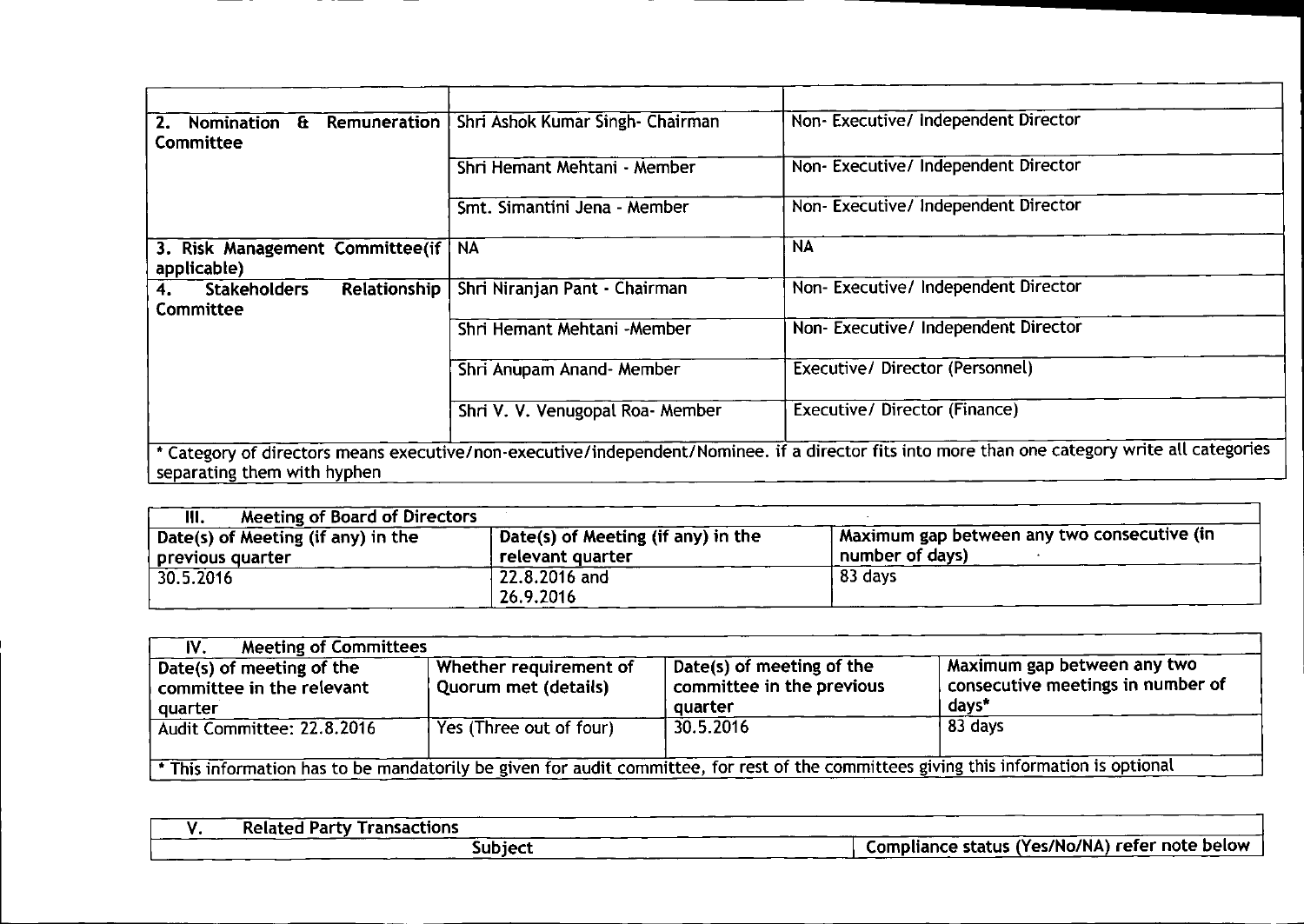| Whether prior approval of audit committee obtained                         | -NA       |
|----------------------------------------------------------------------------|-----------|
| Whether shareholder approval obtained for material RPT                     | N4        |
| Whether details of RPT entered into pursuant to omnibus approval have been | <b>NA</b> |
| $^\text{\tiny{l}}$ reviewed by Audit Committee $^\text{\tiny{l}}$          |           |
|                                                                            |           |

Note

1. In the column "Compliance Status", compliance or non-compliance may be indicated by Yes/No/N.A. For example, if the Board has been composed in accordance with the requirements of Listing Regulations, "Yes" may be indicated. Similarly, in case the Listed Entity has no related party transactions, the words "N.A." may be indicated

2. If status is "No" details of non-compliance may be given here

| VI. | Affirmations |  |
|-----|--------------|--|
|     |              |  |

closure requirements) Regulations, 2015 osition of the Board of Directors is in terms of SEBI(Listing obligations and di 1. The com

- 2. The composition of the following committees is in terms of SEBI(Listing obligations and disclosure requirements) Regulations, 2015
	- a. Audit Committe
	- b.  $\,$  Nomination & remuneration committe
	- c. Stakeholders relationship committe
	- d.Risk management committee (applicable to the top 100 listed entities)- NA
- 3. The committee members have been made aware of their powers, role and responsibilities as specified in SEBI (Listing obligations and disclosure requirements) Regulations, 2015.
- 4. The meetings of the board of directors and the above committees have been conducted in the manner as specified in SEBI (Listing obligations and disclosure requirements) Regulations, 2015.
- 5. This report and/or the report submitted in the previous quarter has been placed before Board of Directors. Any comments/observations/advice of Board of Directors may be mentioned here: Report for the previous quarter ended 30.6.2016 was placed in the Board meeting held on 22.8.2016 and report for the quarter ended 30.9.2016 shall be placed in the next Board meeting

l*<sup>0</sup> ~. \_ O. :* یسی<br>C S Sir)

Compliance Officer/ GM & Company Secretar

Note:

Information at Table I and II above need to be necessarily given in 1st quarter of each financial year. However if there is no change of information in subsequent quarter(s) of that financial year, this information may not be given by Listed entity and instead a statement "same as previous quarter" may be given